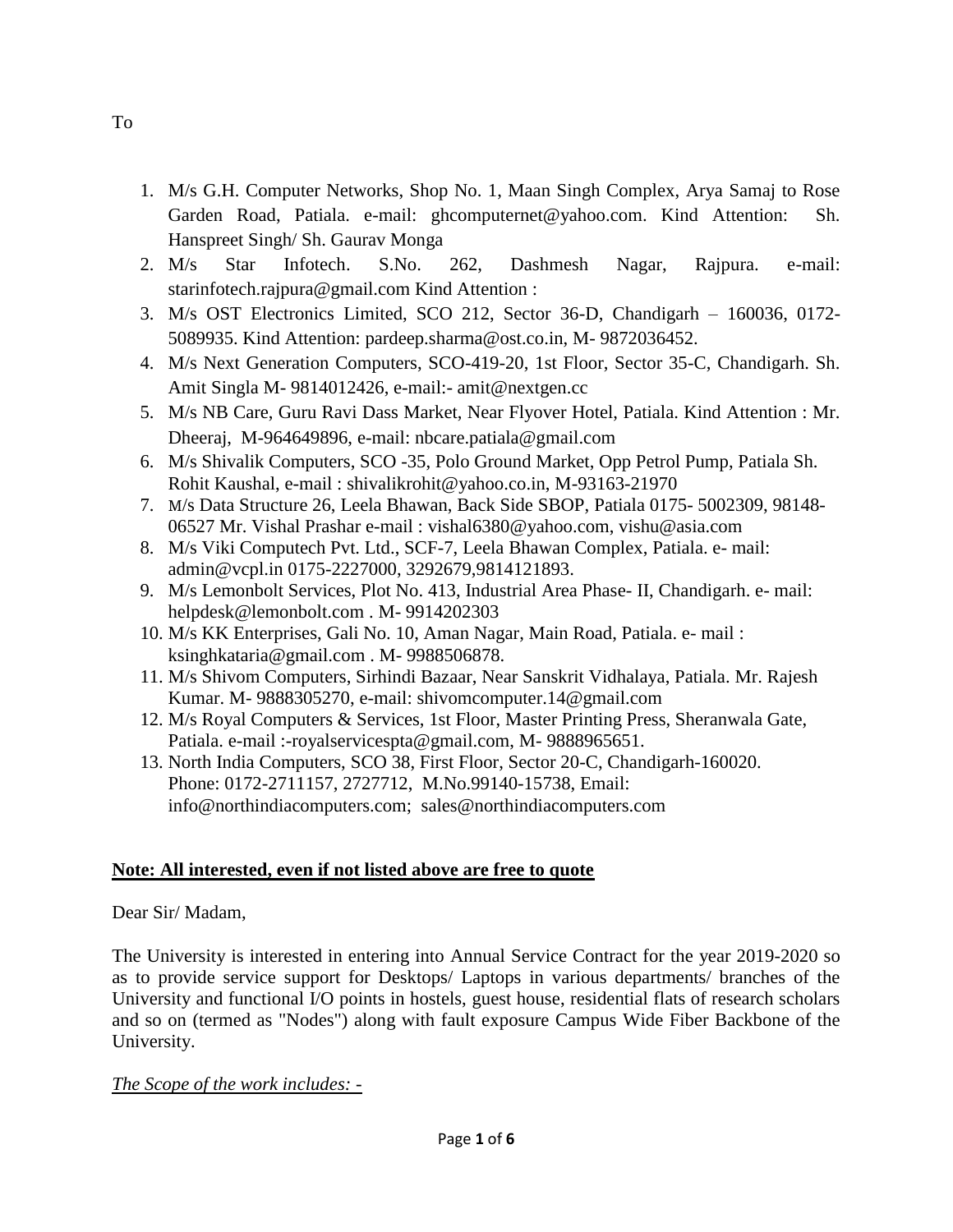#### *Support Services for Department/ Branches*

- (a) MS Windows Operating System ਦੀ ਇੰਸਟਾਲੇਸ਼ਨ∕ ਰੀ-ਇੰਸਟਾਲੇਸ਼ਨ ਜਾਂ ਰਿਕਵਰੀ∕ Ghost ਚਲਾਉਣਾ।
- (b) Antivirus ਜਾਂ MS Office/ Open Office ਦੀ ਇੰਸਟਾਲੇਸਨ ਰੀ-ਇੰਸਟਾਲੇਸਨ ਕਰਨਾ।
- (c) ਜਿੰਦਰਨੈਟ ਕੁਨੈਕਟੀਵਿਟੀ ਵਾਸਤੇ ਲੋੜੀਂਦੀ configuration ਕਰਨਾ, Software-level ਤੇ ਲੋੜੀਂਦੀ trouble shooting ਕਰਨਾ
- (d) ਸਿਸਟਮਾ ਦੀ location ਤਬਦੀਲ ਹੋਣ ਤੇ ਉਸ ਨੂੰ ਦੁਬਾਰਾ ਇੰਸਟਾਲ⁄ Configure ਕਰਨਾ।
- (e) ਪ੍ਰਿੰਟਰ, ਸਕੈਨਰ ਆਦਿ ਵਾਸਤੇ ਲੋੜੀਂਦੇ drivers ਇੰਸਟਾਲ ਕਰਨਾ।
- (f)  $\vec{B}$   $\vec{B}$   $\vec{C}$  open source software, ਮੁਫਤ ਉਪਲਬਧ ਹੋਣ ਵਾਲੇ software/ driver ਜਾਂ Internet ਤੋਂ downloadable software/ drivers ਉਪਲਬਧ ਕਰਵਾਉਣਾ।
- (g) Desktop ਕੰਪਿਉਟਰ ਦਾ ਕੁਨੈਕਸ਼ਨ ਚੈਕ ਕਰਨਾ।
- (h) Ensuring net connectivity at particular Node and configuring user's device for net connectivity.

#### *Support Services for Campus wide back bone*

- 1) To expose the fault in the fiber segment of the campus backbone, if any. Expenditures for PENTASCANNING will be incurred by the University.
- 2) The vendor must have support to get the OTDR Scanning of Fiber Segment within two working days essentially.
- *3)* The University will incur expenditures on repairs/ splicing etc.

#### *Volume of work: -*

- 1) The list of Departments/ Branches will be made available by the University Computer Centre.
- 2) Approximate number of DESKTOPS/ LAPTOPS be around 934 and NODES approximately 30 to be covered.
- 3) The number of machines and Nodes can increase or decrease during the year and payment will be made on pro-rata basis.

Note:-

- 1. Time duration of the contract: The contract will be for One year. It can be further extended with mutual consent of both the parties by one year.
- 2. Payment Terms: The payment will be released after 12 months.
- 3. You can submit your sealed quotation in the office of University Computer Centre by 20/02/19 (4:00 pm). You are requested to attend the meeting with the committee on 21/02/19 at 11:30 am in the office of Director, University Computer Centre for technical and commercial negotiation. In case you do not attend the meeting quote submitted by you will be considered as final.
- 4. A SLA will be signed between the University and the Service Provider.
- 5. Experienced and knowledgeable technician having experience in handling desktop/laptops, troubleshooting and preventive maintenance, software handling, network management shall be made available from 9-00am to 5-00pm on all working days and on as and when requested by University Computer Centre.
- 6. Engineers/ Technicians may be provided space at University Computer Centre to carry out day to day work.
- 7. Service Support Provider will carry out instructions from concerned official deputed by University Computer Centre.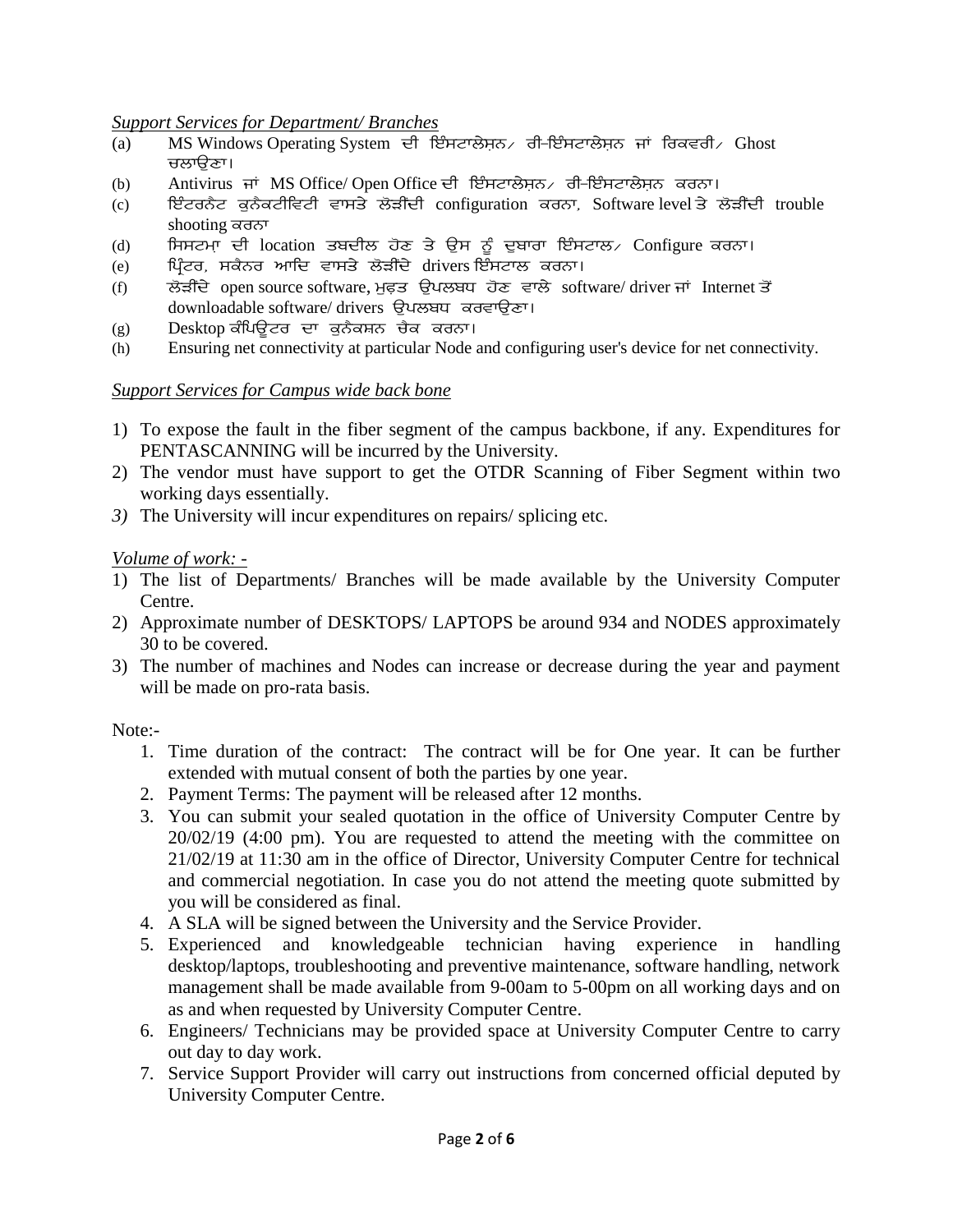8. The Service Provider/ Company should have GST Number.

Feel free to consult Sh. Sahdev (9878903945) or undersigned for any clarification. Quote your prices as under and address it to Director, University Computer Centre, Punjabi University, Patiala Subscribing ''Quotation for Annual Service Contract'' preferably in sealed envelope.

| S. No. Description of Service                                  | Rate (Inclusive of |
|----------------------------------------------------------------|--------------------|
|                                                                | all taxes)         |
| Service support for per Desktop/Laptops (Including maintenance |                    |
| of LAN of Department/ Branch)                                  |                    |
| Service support per NODE (for ensuring net connectivity at     |                    |
| NODE)                                                          |                    |

# **The Tentative (Negotiable) Draft of SLA is as under.**

# Service Level Agreement

This deed of agreement together with any attachments/ annexure here to affix for *Annual Service Contract of in use Desktops/ Laptops and Functional I/O points (of Research Scholars Flats) termed as "Nodes", upkeep of Departmental Local Area Networks and fault finding of Campuswide Fiber Backbone* for the *services and scope of work as mentioned* in Para 1 duly signed by M/s \_\_\_\_\_\_\_\_\_\_\_\_\_\_\_\_ (herein referred to as "*Party 1"*), and *REGISTRAR, PUNJABI UNIVERSITY PATIALA-147002* (herein referred to as "*Party 2"*).

This contract is valid for one year, effective from \_\_\_\_\_\_\_\_\_\_\_ to \_\_\_\_\_\_\_\_\_\_.

# **We both the parties, Party 1 and Party 2, agree to the following: -**

### **1. Scope of work**

The contract will cover the following services to be provided by the Party 1: -

# **a. Desktops/ Laptops/ Departmental LAN/Nodes**

- i. Installation of the operating system/ reinstallation/ running the recovery CD etc.;
- ii. Installation/ Reinstallation of the MS Office, Anti Virus or similar software under Windows based Operating System;
- iii. Configure the system for Internet surfing;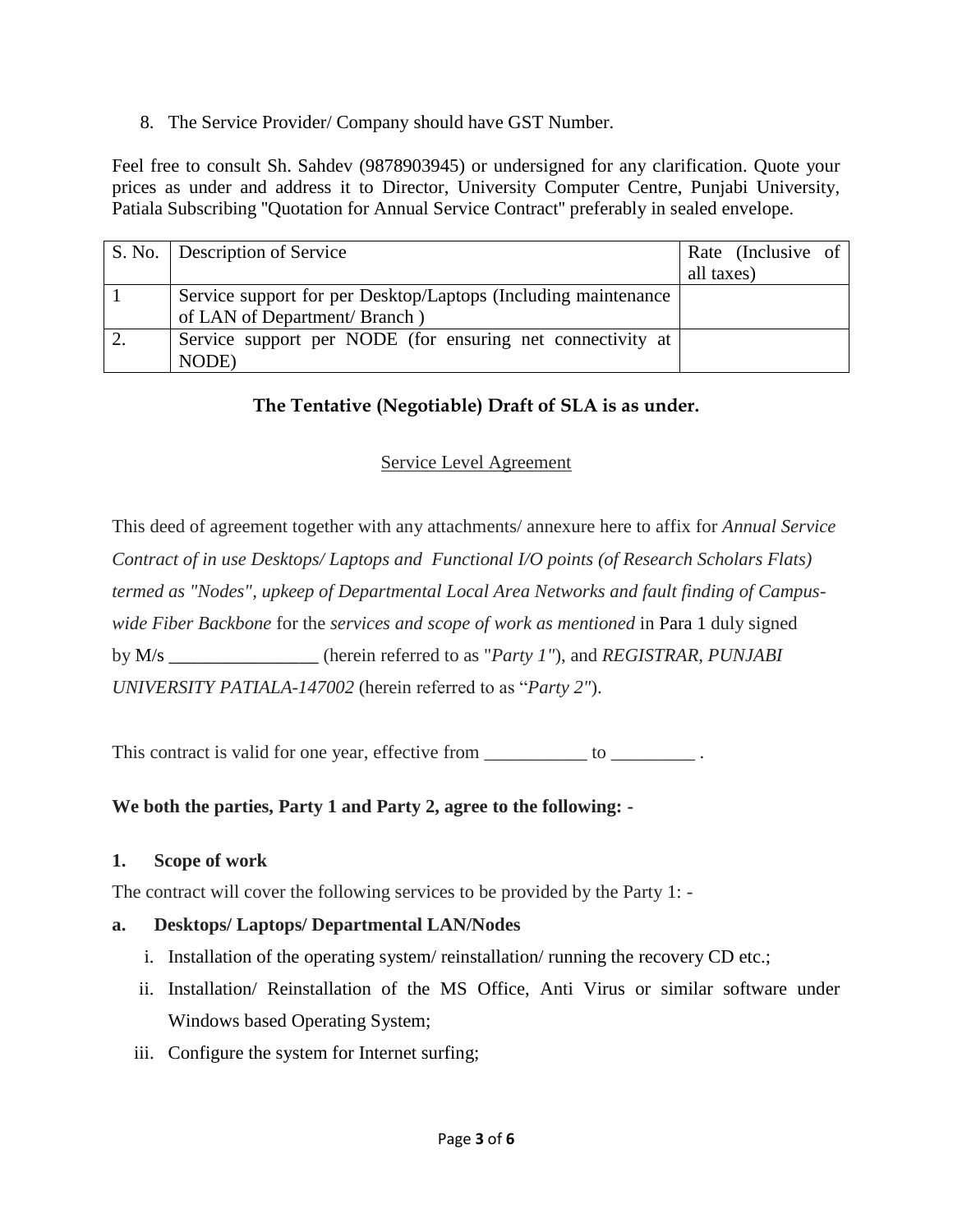- iv. Integration/ inspection/ restoration of LAN/ Internet Connectivity from the service point of Campus backbone (edge switch installed by University Computer Centre provided in the concerned Department/ Building to desktop/ System node). Repair of all type of active and passive components, will solely be the responsibility of the concerned department/ branch;
- v. Installation of the system drivers and other types of drivers for commonly used peripherals such as printers and scanners etc. The concerned department/ branch will provide the licensed software/ proprietary drivers for the above purpose;
- vi. Ensuring net connectivity to Nodes;
- vii. Maximum permissible time to complete the service request will be till the next working day.

### **b. Campus Backbone**

Faultfinding/ exactly pinpointing breakdown in the OFC segments of Campus LAN/ backbone will be carried out Party 1. Maximum permissible time to pinpoint fault will be 48 hours. On the request of the Party 1, Pentascan, if required, will be carried out by the Party 2. Repair of any types of active and passive networking components is not included in the scope of work.

### **c. Equipment**

- i. Servers maintained by the departments/ branches are excluded from the present scope of work.
- ii. Repair of desktops/ laptops or any type of peripherals is not the part of scope of work.
- iii. In case of any issues related to connectivity, the Party 1 shall show the Party 2 that the Network and Internet connectivity are functioning fine, by using its own Laptop/ device by Party 1.
- iv. At least one engineer/ technician will be made available for the whole day on all working days. In case of urgency the number of Engineers/ Technicians shall be increased, as per the demand of the Party 2 and may be called on Saturdays, Sundays and on other holidays with a prior intimation.

### **2. PAYMENTS**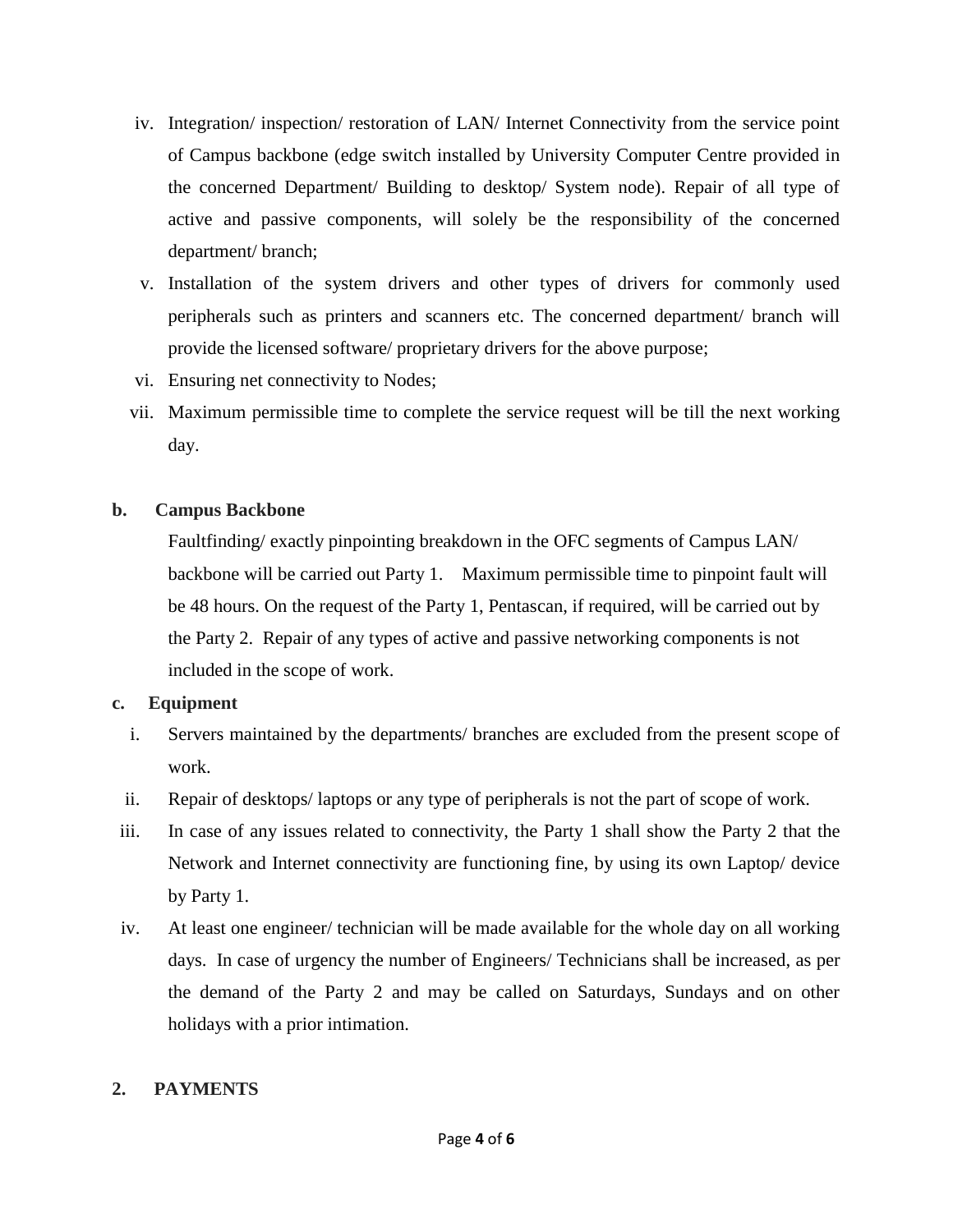- a) The obligation of the Party 1 towards providing service shall be limited only to the in-use desktops/ laptops as per ANNEXURE 'A' for which the Party 2 shall pay to the Party 1 @ Rs.\_\_\_\_\_\_\_\_ per machine per annum.
- b) The obligation of the Party 1 towards maintenance of node will be limited to ensure net connectivity to the node as per ANNEXURE 'A' and configuring user's device for which the Party 2 shall pay to the Party 1  $\omega$  Rs. per node per annum.
- c) The University (Party 2) at the end of the contract will release the payments.
- d) Rs. 25/- per day per machine is subject to deduction from the payment, if the Party 1, fails to maintain desktop/ laptop/ node (as per Para 1).
- e) If the Party 1 fails to identify fault in the breakdown of fiber link by the stipulated time, deduction of Rs. 1000/- per day, will be deducted.
- f) The Vice-Chancellor can waive-off/ reduce the penalty on the recommendations of the Director, University Computer Centre for genuine reasons.

### **3. TERMINATION OF THE CONTRACT**

Party 1 can terminate this contract at any time by giving an advance notice of thirty days to the Party 2 with an intent to do so. In case of unsatisfactory performance, Party 2 can terminate the contract by giving one-week notice to the Party 1.

# **4. FORCE MAJEURE**

Acts of God, war, riots, fire, flood, hurricane, typhoon, earthquake, lightning, explosion, strikes, lockouts, slowdowns, prolonged shortage of energy supplies, quarantine restrictions, freight embargoes or acts of State or Governmental action prohibiting or impeding any party from performing its respective obligations under the contract, or any other events of force majeure shall constitute excusable delay provided notice is given to the other party within twenty calendar days of the occurrence of such an event. It can be established by either party on its behalf that any of the above events has directly delayed performance of its obligations and/ or was beyond the reasonable control and not due to negligence or default of such party.